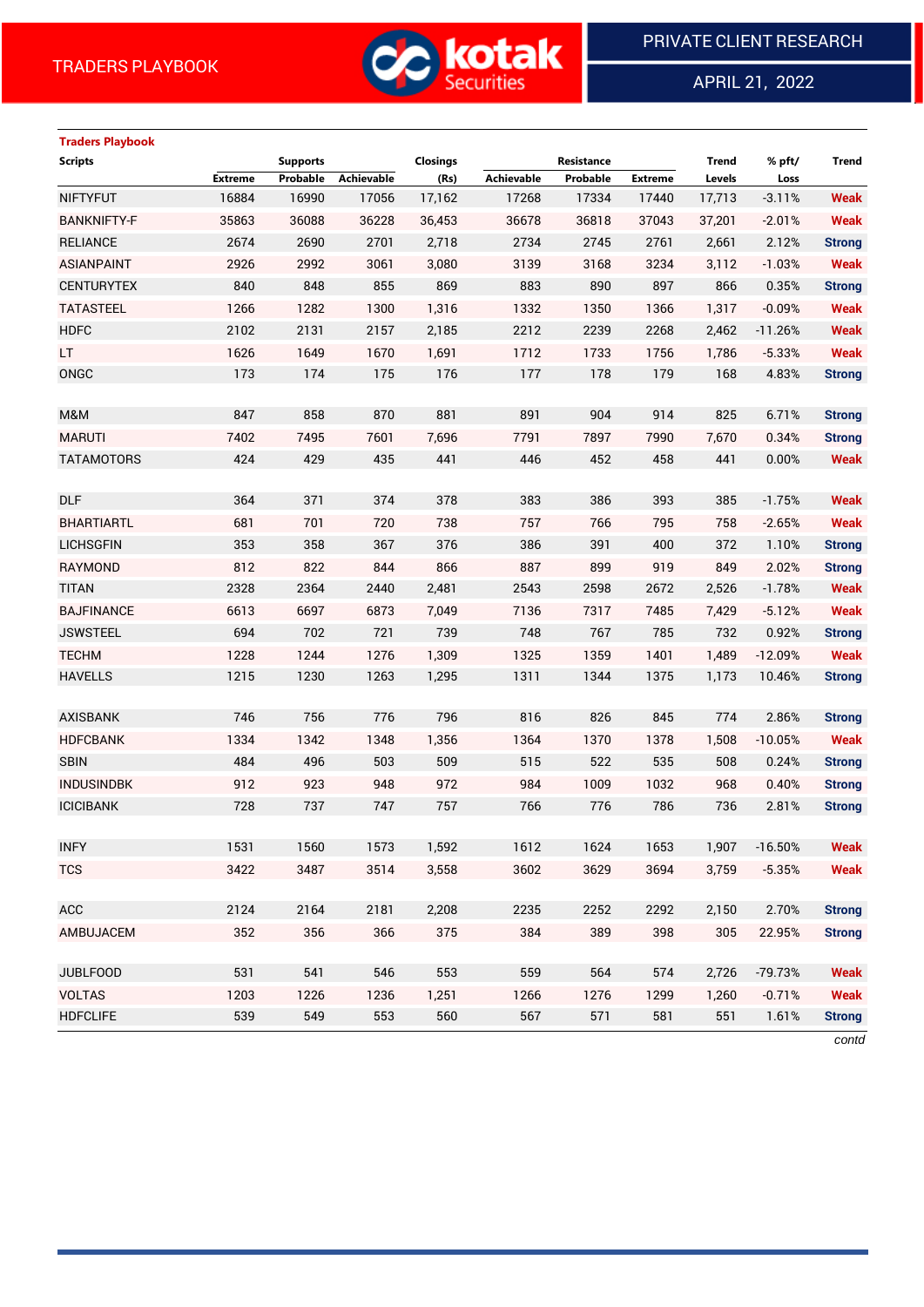### **Closing Pricess**

Closing price is that price at which a scrip closes on the previous day. Traders can start their intraday trade on this level. The stock or index should sustain above or below the closing price else you should exit the trade. Ideally, half a percent should be the stop loss above or below the closing price to enter the trade.

## **Trend**

Trend is the level at which the tendency of Indices and Stocks can be identified. For best results, you can use the 'Trend Remarks' to trade. A 'Weak' trend means that traders can trade with a negative bias. If the trend is 'Strong', you can trade long with a positive bias. Base price should be the closing price.

#### **Achievable (Supp/Resis)**

It is the price which can be achieved if the Index/Stock trades above or below the closing price. During normal course of trading, first levels are important as one can take profits around first resistance and supports levels.

## **Probable (Supp/Resis)**

It's a second resistance/support and can be achieved if stocks/indices are in trending mode. Events can lead stocks and indices to reach these levels.

#### **Extreme levels**

Sometimes, the stocks fall or rise to their average lowest or highest levels FOR THE DAY and that may act as an excellent contra buying or selling opportunity with a stop loss given in the table. This means buying around extreme support and selling around extreme resistance strictly with a given stop loss. For e.g. If the extreme support for Nifty is given at 5605, and in case the market comes down to similar levels, then you can initiate long positions with the given 'stop loss for long' in the column, say at 5585. If it breaks 5585 then the trader must exit the position. This is valid on both the sides.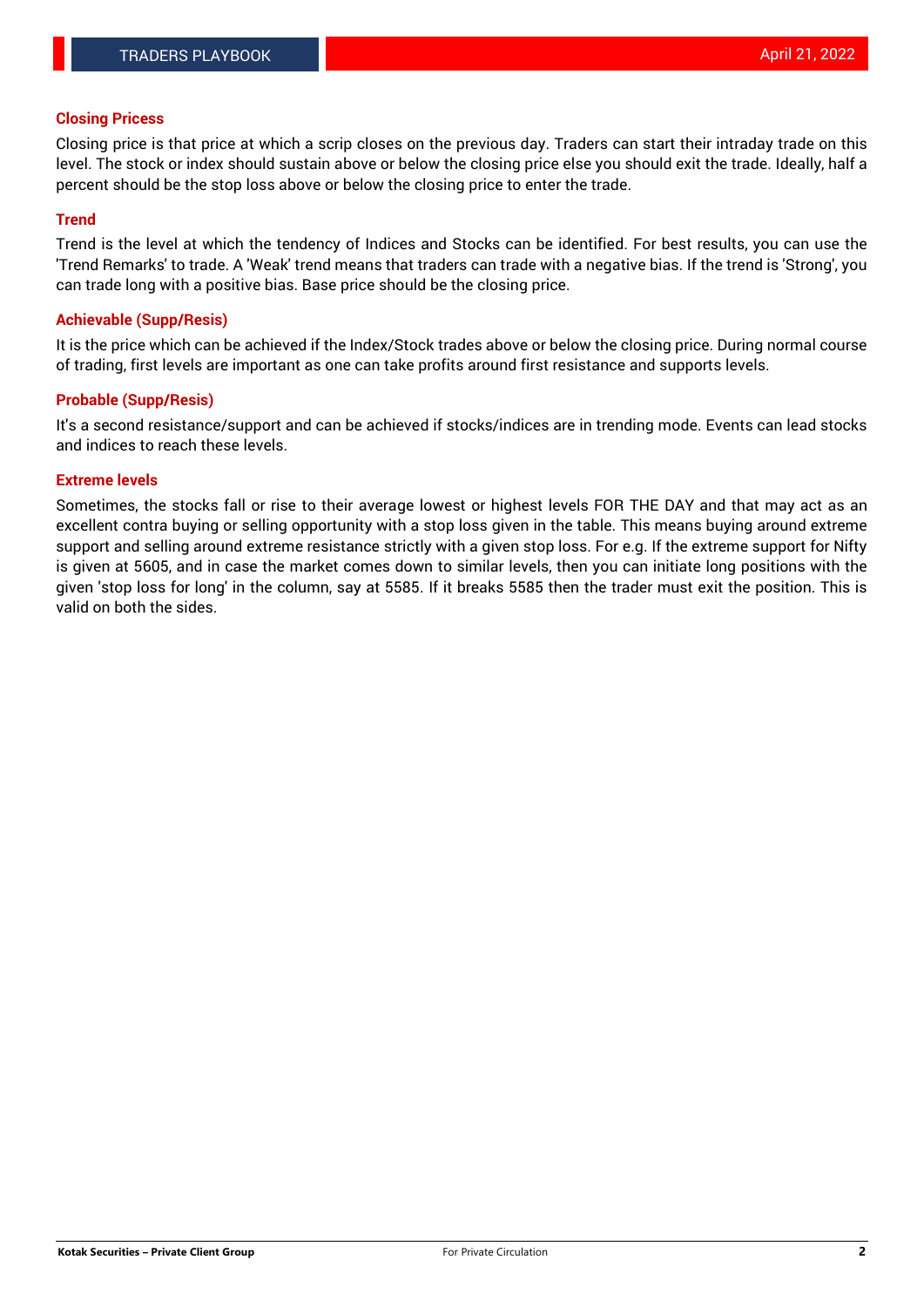## **RATING SCALE (PRIVATE CLIENT GROUP)**

| <b>BUY</b>             | -                 | A condition that indicates a good time to buy a stock. The exact circumstances of the signal will be determined by the indicator that an<br>analyst is using.  |
|------------------------|-------------------|----------------------------------------------------------------------------------------------------------------------------------------------------------------|
| SELL                   | -                 | A condition that indicates a good time to sell a stock. The exact circumstances of the signal will be determined by the indicator that an<br>analyst is using. |
| <b>Stop Loss Order</b> | $\qquad \qquad -$ | An instruction to the broker to buy or sell stock when it trades beyond a specified price. They serve to either protect your profits or<br>limit your losses.  |

#### **FUNDAMENTAL RESEARCH TEAM (PRIVATE CLIENT GROUP)**

**Shrikant Chouhan Arun Agarwal Amit Agarwal, CFA Hemali Dhame** Head of Research Auto & Auto Ancillary Transportation, Paints, FMCG Banking & Finance shrikant.chouhan@kotak.com arun.agarwal@kotak.com agarwal.amit@kotak.com Hemali.Dhame@kotak.com +91 22 6218 5408 +91 22 6218 6443 +91 22 6218 6439 +91 22 6218 6433

**Jatin Damania Purvi Shah Rini Mehta K. Kathirvelu** Metals & Mining, Midcap **Pharmaceuticals** Research Associate Support Executive jatin.damania@kotak.com [purvi.shah@kotak.com](mailto:purvi.shah@kotak.com) rini.mehta@kotak.com [k.kathirvelu@kotak.com](mailto:k.kathirvelu@kotak.com)  $+91$  22 6218 6440  $+91$  22 6218 6432

**Sumit Pokharna Pankaj Kumar** sumit.pokharna@kotak.com pankajr.kumar@kotak.com +91 22 6218 6438 +91 22 6218 6434

Oil and Gas, Information Tech Construction, Capital Goods & Midcaps

**TECHNICAL RESEARCH TEAM (PRIVATE CLIENT GROUP)**

**Shrikant Chouhan Amol Athawale Sayed Haider** [shrikant.chouhan@kotak.com](mailto:shrikant.chouhan@kotak.com) [amol.athawale@kotak.com](mailto:amol.athawale@kotak.com) Research Associate +91 22 6218 5408 +91 20 6620 3350 [sayed.haider@kotak.com](mailto:sayed.haider@kotak.com)

+91 22 62185498

# **DERIVATIVES RESEARCH TEAM (PRIVATE CLIENT GROUP)**

 $+91$  22 6218 5497

**Sahaj Agrawal Prashanth Lalu Prasenjit Biswas, CMT, CFTe** [sahaj.agrawal@kotak.com](mailto:sahaj.agrawal@kotak.com) [prashanth.lalu@kotak.com](mailto:prashanth.lalu@kotak.com) [prasenjit.biswas@kotak.com](mailto:prasenjit.biswas@kotak.com)